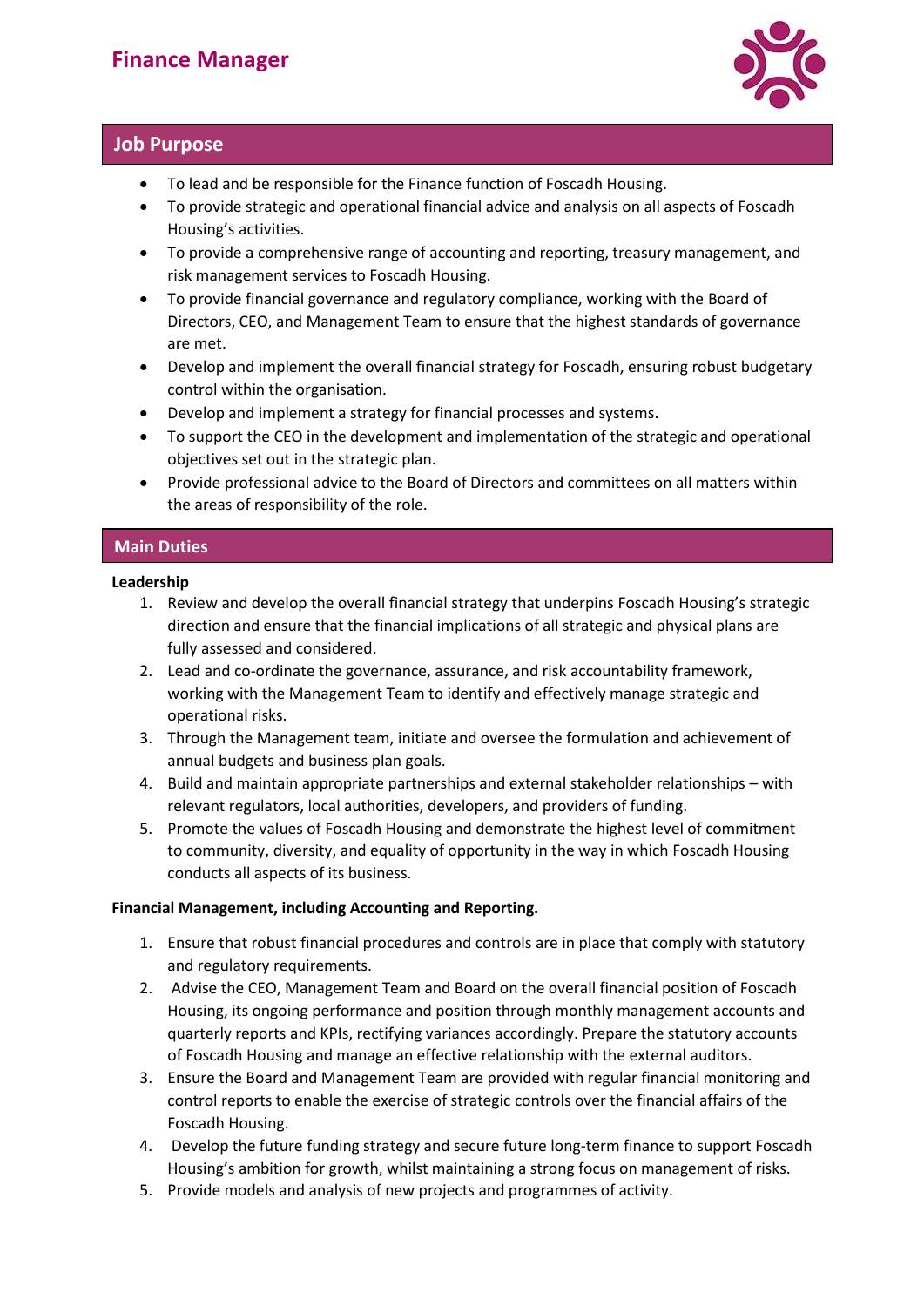

### **Main Duties Continued:**

#### **Stewardship and Governance**

- 1. Responsible for Foscadh Housing's company secretarial matters ensuring that the organisation operates and complies with financial aspects of corporate governance, regulatory, legislative, and statutory compliance.
- 2. Act as secretary to the Audit and Risk Committee and provide reports and updates as required. Ensure financial viability is maintained, and all legal, probity and scrutiny requirements are met in respect of financial and regulatory obligations.
- 3. Develop, secure approval for and deliver a comprehensive review of finance processes and systems, including a fixed asset register, securing operational efficiencies and control improvements.

#### **OVERVIEW OF ORGANISATION STRUCTURE:**

- Foscadh Housing is governed by a Board of Directors, to whom the Chief Executive is accountable.
- Management of Foscadh Housing is the responsibility of the Chief Executive and his leadership team, which comprises:
	- o Finance Manager
	- o Housing and Development Manger
	- o Compliance and Risk Manager

*No leadership role profile can be entirely comprehensive, the post holder will be required to* 

*undertake additional duties from time to time, in line with the above responsibilities.*